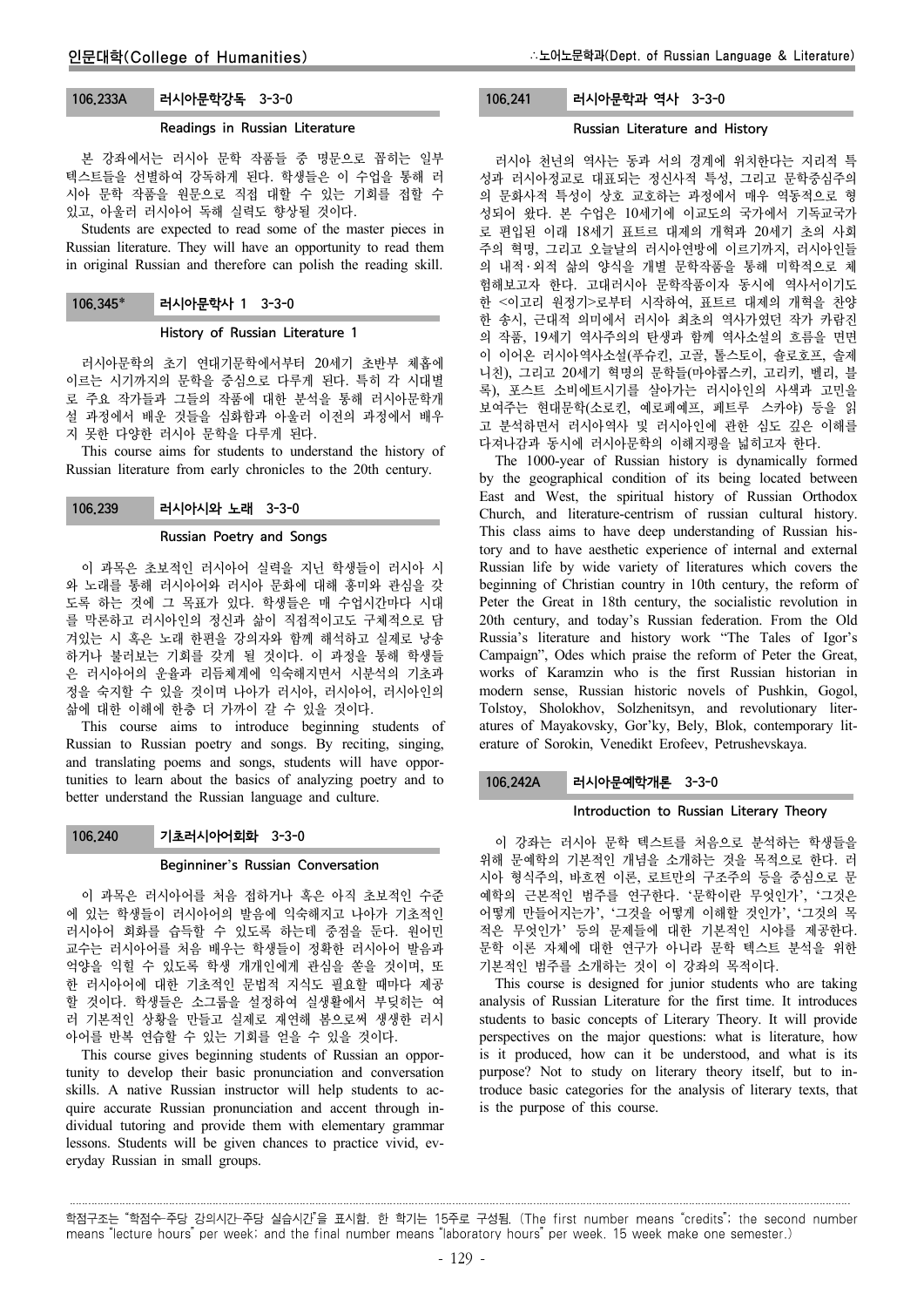# 106.243 러시아인의 세계와 언어 3-3-0

# Russian Language and Society

본 강좌는 <러시아어입문> 일 년 과정을 마친 전공 학부생을 대상으로 러시아어의 어휘와 문법에 스며들어 있는 문화적 맥락을 소개함으로써 러시아어에 특징적인 어휘와 문법구조의 이해를 돕 기 위해 개설된 강좌이다. 본 강좌는 노어노문학과 학부과정 개설 어학 과목으로서는 처음으로 러시아어에 반영된 비언어적 러시아 인의 세계, 즉 사회, 정신, 문화, 역사적 맥락에 초점을 맞추어 설 명한다는 점에서, 언어 내적 구조를 대상으로 한 문법기술에 치우 친 러시아어학개론이나 러시아어학특강, 혹은 러시아어발달사 과 목들과 차별되며 이들 본격적 어학 과목들을 위한 예비적 지식을 위해 필수적인 과목이다. 본 강좌는 번역으로 이해하기 힘든, 그리 고 러시아어에 특징적인 러시아어 어휘, 문장들을 예로 들어가며 그동안 수강생들이 주입식으로 배웠고 또 당연하게 여겨왔던 러시 아어 단어, 문장의 구조 혹은 어휘적 의미를 역사적, 문화적, 사회 심리학적 배경 및 맥락을 바탕으로 소개할 것이다. 강의주제로는 러시아어의 역사와 현대러시아어의 문체적 차별성의 상관문제, 속 담, 민담과 언어, 러시아인의 일상적 삶과 언어, 민족성 및 정서와 언어 등이 포함될 것이다.

The given course is offered mainly to the undergraduate students in the Russian department who have fulfilled Elementary Russian language requirements. This course is designed to introduce deep implications of basic Russian lexical items and productive Russian word formation rules and sentence structure in the context of Russian realia as well as in Russian socio-cultural, historical, cognitive context. The course aims at not so much presenting or describing linguistic theories, as helping students to understand and have a feel for key Russian vocabulary and grammar. Some tentative selected topics to be covered in this course are as follows: stylistics levels in modern Russian, Russian language in proverbs and folktales, Russian language and Russian realia, national character, affect and cognition.

## 106.244 러시아연극연습 3-3-0

#### Practicum in Russian Drama

본 과목은 러시아 희곡 읽기와 배역 연기를 통해 러시아어 구 사력을 제고하는 것을 목표로 한다. 본 과목에서는 희곡 읽기에 필요한 문법적 어휘적 지식을 습득하고, 학생 모두가 해당 작품 속의 배역을 맡아 연기하게 될 것이며, 적절한 조건이 충족될 경 우 이를 토대로 학기말에 해당 희곡을 공연하게 될 것이다.

The objective of this course is to improve linguistic skills in russian by reading and acting russian dramas. In this course students will learn grammatical and lexical knowledge needed to read given text, act the roles in the text and perform the play together at the end of the term.

# 106.247 러시아문화비평 3-3-0

## Russian Cultural Criticism

이 과목은 고대에서 현재까지의 러시아 문화의 특징과 문제점 을 여러 비평가들의 해석을 통해 고찰하는 것을 목적으로 한다. 강의자는 러시아 문화의 기반을 형성하고 있는 종교, 신화, 문학, 음악, 회화, 연극, 영화 등 다양한 텍스트들을 학생들로 하여금 접 하게 하여 다른 문화와는 차별되는 러시아 문화의 고유성을 인식 할 수 있게 하고, 아울러 각각의 분야를 개괄적으로 이해할 수 있 는 많은 영상 자료 및 매체를 적극적으로 활용할 것이다. 학생들 은 이 수업을 통해 러시아라는 나라와 러시아인의 광활한 정신세 계를 이해할 수 있는 기반과 러시아 문화에 대한 다양한 관점과

## 문제의식을 함양할 있는 단초를 마련할 수 있을 것이다.

This course explores the features and problems of Russian culture from ancient times to the present from various critical analyses. Students will be exposed to audio-visual materials, media, as well literary texts concerned with religion, mythology, literature, music, paintings, drama, movie, etc, all of which comprise quintessential Russian culture. In this course, students will gain a comprehensive and critical knowledge of the socio-cultual, historical, and spiritual milieu of Russia and its people.

## 106.449 러시아시의 이해 3-3-0

## Understanding Russian Poetry

본 강좌는 러시아 고전주의, 낭만주의, 사실주의, 상징주의 등을 대표하는 시인들의 작품을 다룸으로써 학생들이 시 분석의 기초과 정을 숙지할 수 있게끔 하는 것에 그 목적이 있다. 학생들은 시 감상과 분석을 통해 러시아 시에 독특한 운율구조와 억양법에 익 숙해지고 강의를 통해 시에 대한 이론과 분석방법을 체계적으로 익힐 수 있을 것이다. 또한 다양한 각 사조를 대표하는 시인들의 작품에 대한 심도 있는 분석을 통해 러시아 문학의 사조별 특징을 정리하는 계기가 될 수 있을 것이다.

This course serves as an introduction to Russian poetry. Reading various poets standing for Russian classicism, romanticism, realism, symbolism, etc, students will learn rhythms, intonations, and other techniques and methodological tools needed for analyzing Russian poetry.

# 106.322B 맥락속의 러시아어 3-3-0

## Russian Language in Context

이 강좌는 목표는 고급 단계의 러시아문법과 어휘를 배우고 러 시아어의 다양한 문체에 대한 감각을 익히는 것이다. 코스의 반은 문법을 나머지 반은 러시아 고전작품이나 시사적인 정기간행물과 뉴스를 철저하게 독해하여 문체를 익히는 것이다. 이 강좌는 원어 민화자 강사에 의해 운영되고 학생들이 러시아어-러시아어 사전을 사용하도록 권장할 것이다.

The goal of this course is to provide advanced grammar and vocabulary as well as to offer a stylistic feel for diverse registers of Russian language. For this purpose, the course devotes one half of class meetings to develop grammar competence and the other half to learn Russian stylistics through in-depth reading of Russian classics as well as current periodicals or newspapers. The course is conducted by a native speaker instructor and Russian-Russian dictionaries will be recommended for the course.

#### 106.323B 러시아어발음과 회화연습 3-3-0

## Practicum in Russian Pronunciation and Conversation

러시아어발음 및 회화연습 강좌는 대화의 기술과 러시아어의 발음, 억양을 개선시키는 목표를 갖는 강좌로서 그 주안점은 학생 들이 문학, 현대 러시아 사회, 문화, 예술 등에 관한 다양한 주제 를 가진 독서를 바탕으로 하여 주어진 주제로 대화를 이끌어가도 록 하는 것이다. 이 강좌는 원어민 강사에 의해 운영되고 각 수강 생은 각자의 발음과 억양을 수정할 기회를 가질 것이다.

The goal of this course is to further improve conversational skills and pronunciation as well as intonation in speaking Russian. The main focus will be on enabling students to carry on conversation with native Russian speakers on given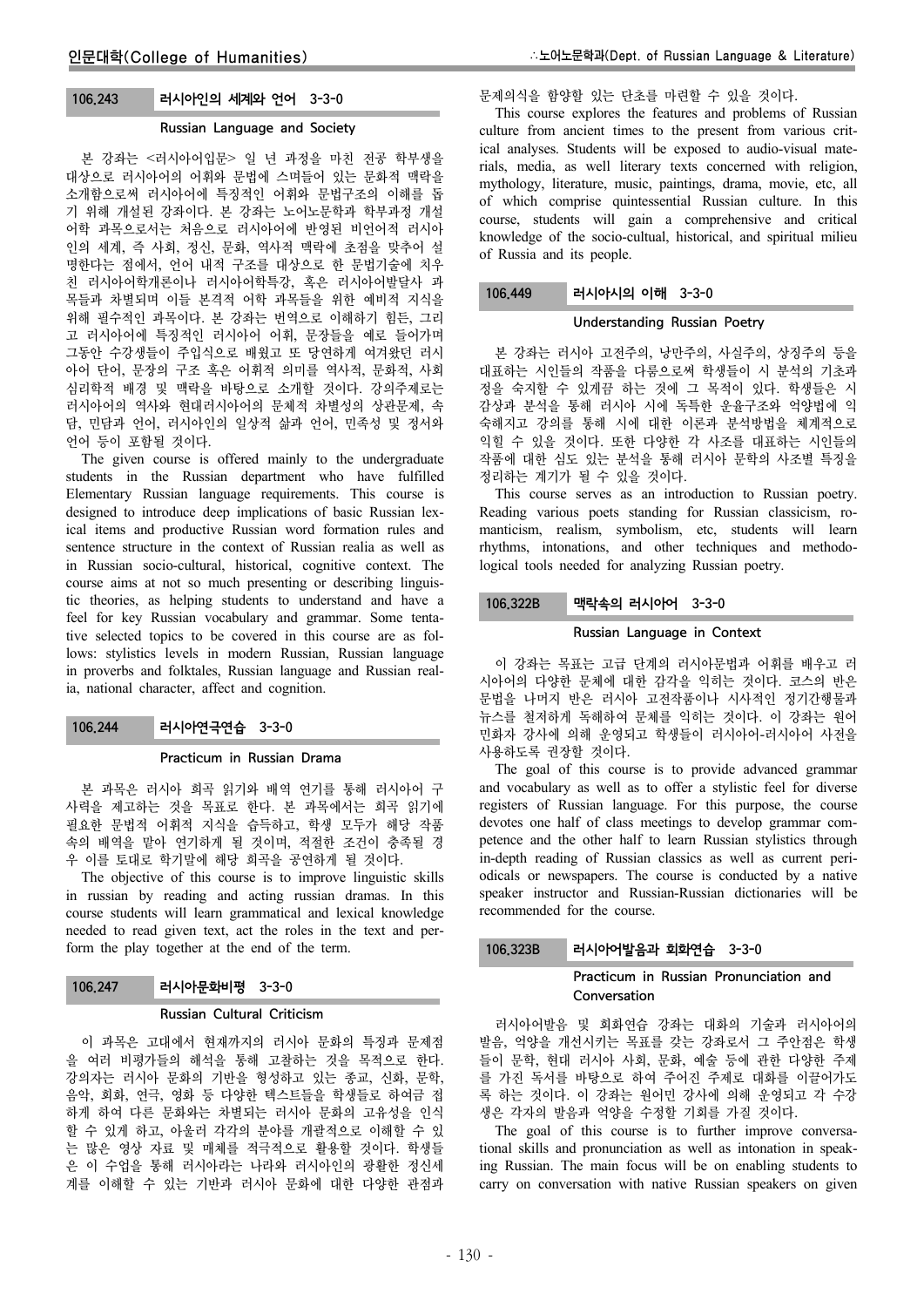topics based on reading assignments with various topics of current Russian society, culture and art as well as literature. The course will be conducted by a native speaker instructor and each student will have a chance to be corrected individually in pronunciation and intonation.

## 106.326A\* 러시아어의 과거와 현재 3-3-0

#### Past and Present of the Russian Language

이 강좌의 목표는 현대표준러시아어의 예외나 기이한 현상이 음운, 형태, 통사론에서의 역사적 변천 양상을 이해함으로써 규칙 적인 현상으로 설명될 수 있음을 보이는 데 있다. 본 강좌는 러시 아어 문법과 어휘의 가장 어려운 부분에 대한 이론적 설명을 제공 하면서 강의를 더 잘 이해하도록 과제를 통해 러시아어의 변화를 설명할 것이다.

The goal of this course is to show how apparent Exceptions and oddities in Contemporary Standard Russian can be clarified as principled phenomena from historical perspective through understanding historical changes and developments in phonology, morphology and syntax. The course offers theoretical explanations for the most difficult parts in Russian grammar and lexicon. Problems sets are provided for practical assignments helping better understand lecture.

## 106.328 러시아문학사 2 3-3-0

#### History of Russian Literature 2

20세기 초반, 체홉 이후의 문학에서부터 신사실주의, 상징주의 등의 모더니즘 문학 운동과 소비에트의 성립과 동시에 프롤레타리 아문학을 일컫는 사회주의적 사실주의의 소비에트문학을 다루게 된다. 여기에서는 고리끼, 보리스 빠스쩨르나끄, 솔제니찐 등 세계 적으로 유명한 작가들의 작품을 다루어 그들의 사상적, 미학적 세 계를 다루게 된다.

Within early 20th century literature, following Chekhov up to literary movements such as neo-realism, symbolism and modernism, and coupled with the establishment of the Soviet Union, there emerged Soviet literature of Social Realism: the so called literature of proletariats. The students will examine this movement and study the representative authors' works as well as their thoughts and aesthetics. Class readings will include works by world famous authors such as Gorky, Pasternak, and Solzhenitsyn.

#### 106.445 러시아문학작가연구 1 3-3-0

#### Studies in Russian Authors 1

러시아문학에 있어 독특한 입지를 지니고 있는 여러 저명한 작 가들 중에서 한명 또는 수명을 선택해 그들의 주요 작품들을 감상 하고 분석함으로써 개설적인 내용에서 벗어나 한 작가에 대한 보 다 다양하고 깊은 이해를 습득하게 된다.

This class will aim at a deep and rich understanding of one or more Russian writers who have occupied a unique position in the history of Russian literature. Emphasis will be placed on reading and analyzing the original text.

#### 106.446 러시아문학작가연구 2 3-3-0

#### Studies in Russian Authors 2

러시아 문학작가연구 1과 같이 특정 작가를 선정하여 그 작가 와 작품에 대한 심도 있는 작가론을 다루게 된다.

A sequel to Exploration of Russian Writers 1, this course will perform a deeper exploratory survey of the Russian writers.

## 106.338\* 러시아어학개론 3-3-0

## Introduction to Russian Linguistics

언어학을 처음 대하는 학생들을 기준으로 언어학의 여러 분야 들에 대한 개괄적인 소개를 하고 이를 러시아어에 적용시키는 훈 련을 쌓는다.

This course is designed for students who are taking linguistics for the first time. It introduces students to the various fields of linguistics and their practical application to Russian.

# 106.343 러시아 환상문학 3-3-0

## Russian Fantasy Literature

러시아문학은 19세기 비판적 리얼리즘 소설의 위대한 성취와 20세기 공식문학이었던 사회주의 리얼리즘의 경향으로 인해 '환상 적인 것', '초자연적인 것'에 상대적으로 덜 관심을 기울였던 것으 로 여겨지기 쉽다. 그러나 리얼리즘으로의 지나친 경사는 오히려 그 이면에 대한 탐구를 촉발하기 마련이다. 광기와 몽상의 테마, 유령과 뱀파이어의 모티프는 러시아문학에서 종종 형상화되었으며 또한 리얼리티와 환상의 경계에 관한 첨예한 문제의식 역시 러시 아문학이 즐겨 다루었던 주제이기도 하다. 본 수업은 19세기부터 현대작가에 이르기까지 다양한 러시아환상문학 작품을 읽고 분석· 토의하면서 러시아환상문학의 특성을 규명하고 나아가, 러시아문 학의 이해의 외연을 넓히고자 한다. 수업에서 구체적으로 다룰 작 가는 푸슈킨, 레르몬토프, 오도옙스키, 고골, 투르게네프, 도스토옙 스키, 자먀틴, 불가코프, 스트루가츠키, 펠레빈 등이다.

Russian literature is likely to be regarded as being paid less attention to the fantastic or the supernatural because of the trend of socialistic realism which is official literature in 20th century and the great achievement of critical realism novels in 19th century. However, the inclination to realism would be resulted in ignition of exploring the hidden side. The theme of madness and delusion, the motive of undead and vampire has been often appeared in Russian literature, which paid special attention to the problems of the boundary between reality and fantasy. This class reads, analyzes and discusses Russian fantasy literature from 19th century to today, and aims to extend the understanding of Russian literature. A variety of literatures will be suggested in this class including Pushkin, Lermontov, Odoevsky, Gogol, Turgenev, Zamyatin, Bulgakov, the Strugatsky brothers and Pelevin.

#### 106.404 러시아어에세이연습 3-3-0

#### Russian Essay Writing

높은 수준의 러시아어 글쓰기를 원하는 수강생들(러시아어 원어 민과 원어민 수준의 화자 포함)을 위해 개설된 본 과목은 에세이 쓰기 능력 향상과 어휘 증강에 중점을 두고 있다. 문화, 역사, 경 제, 시사 등의 다양한 주제별 에세이 쓰기 연습을 통해 수강생들 은 글쓰기 감각을 발달시키고 문법적, 문체적 오류를 교정 받을 수 있게 된다.

This course, designed for students who desire a high level of writing proficiency in Russian language(including native and near-native speakers), is focused on improving essay writing skills and increasing vocabulary. By practicing in essay writing on topics in the areas of culture, history, eco